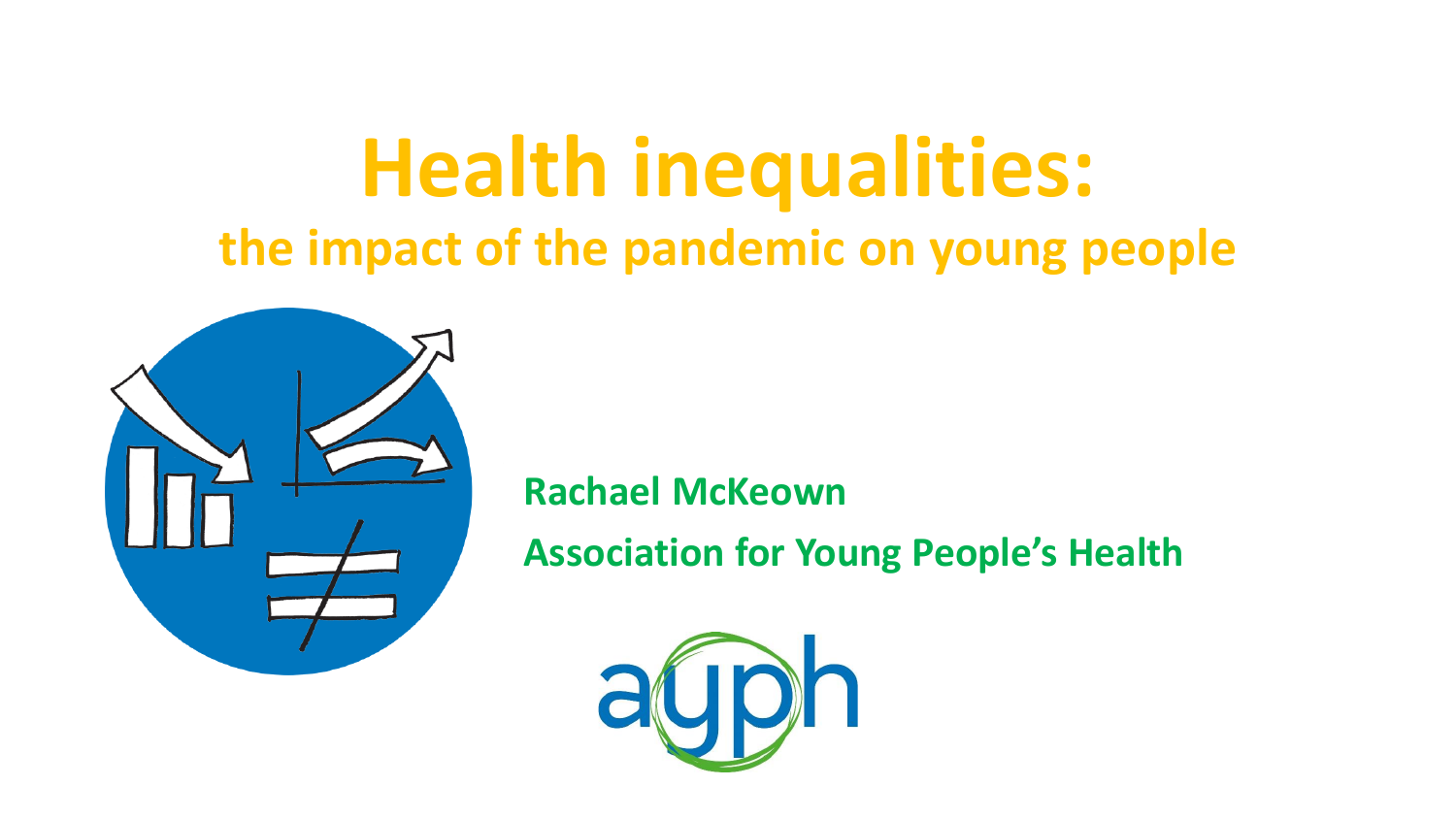

# **Young people's future health inquiry**



#### The<br>Health **Foundation**



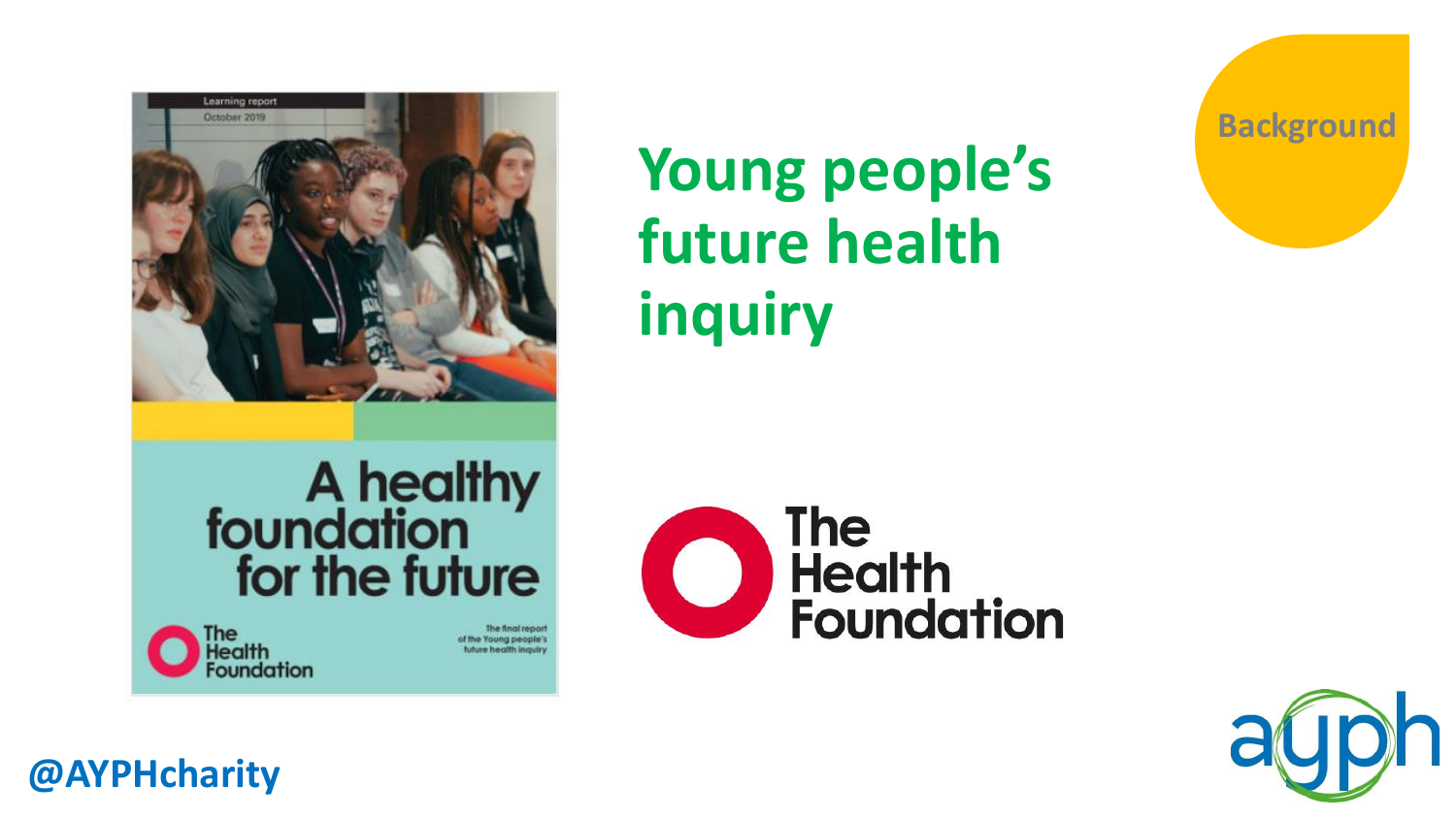

**Young people matter**

**11.8 million young people in the UK**

**Adolescence is a key period of development – transitioning through different life events**

**Generally considered to be "healthy"**

**Onset of long term conditions (physical and mental health)**

**Foundations for the future**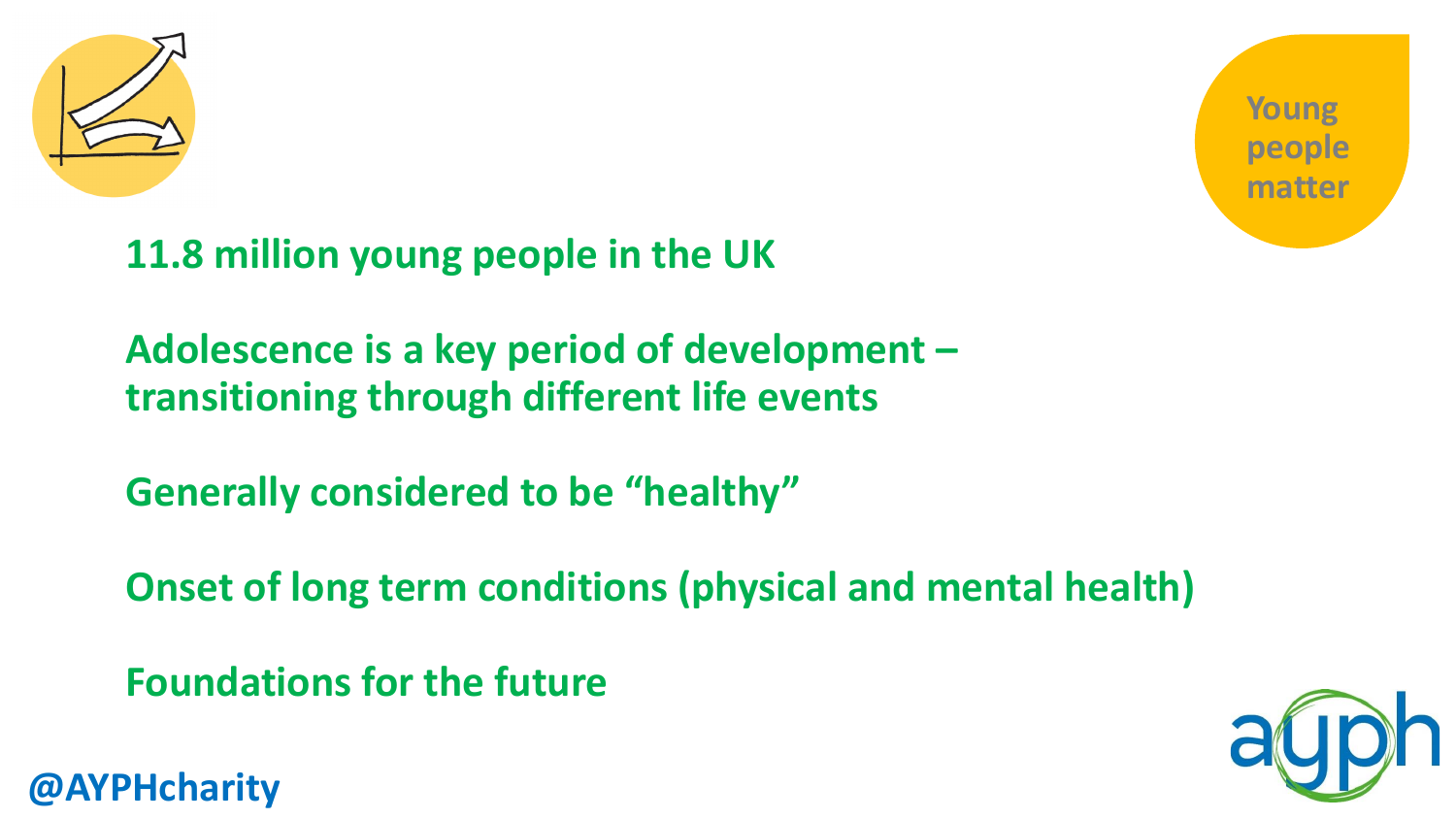



**Young people matter**

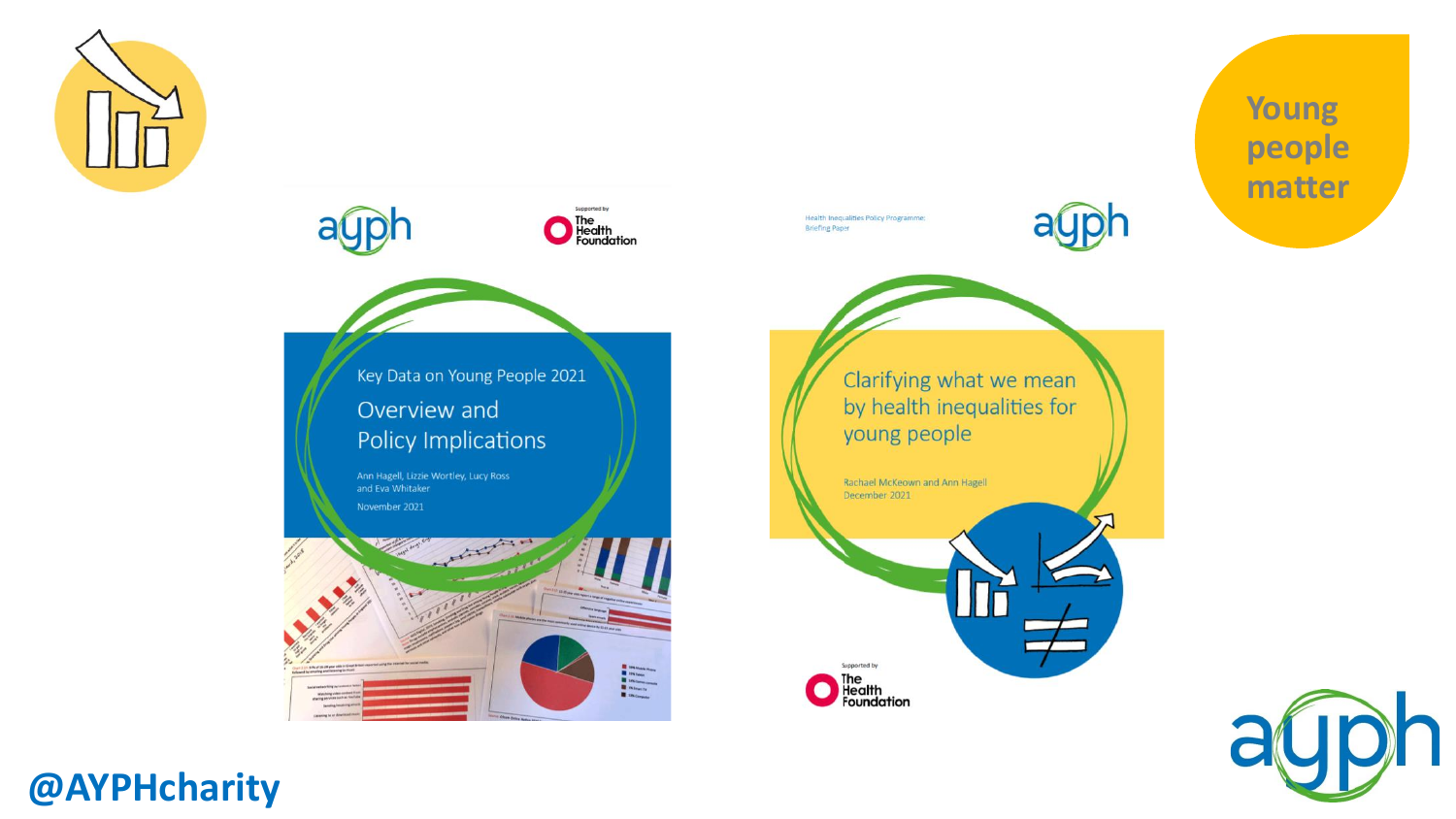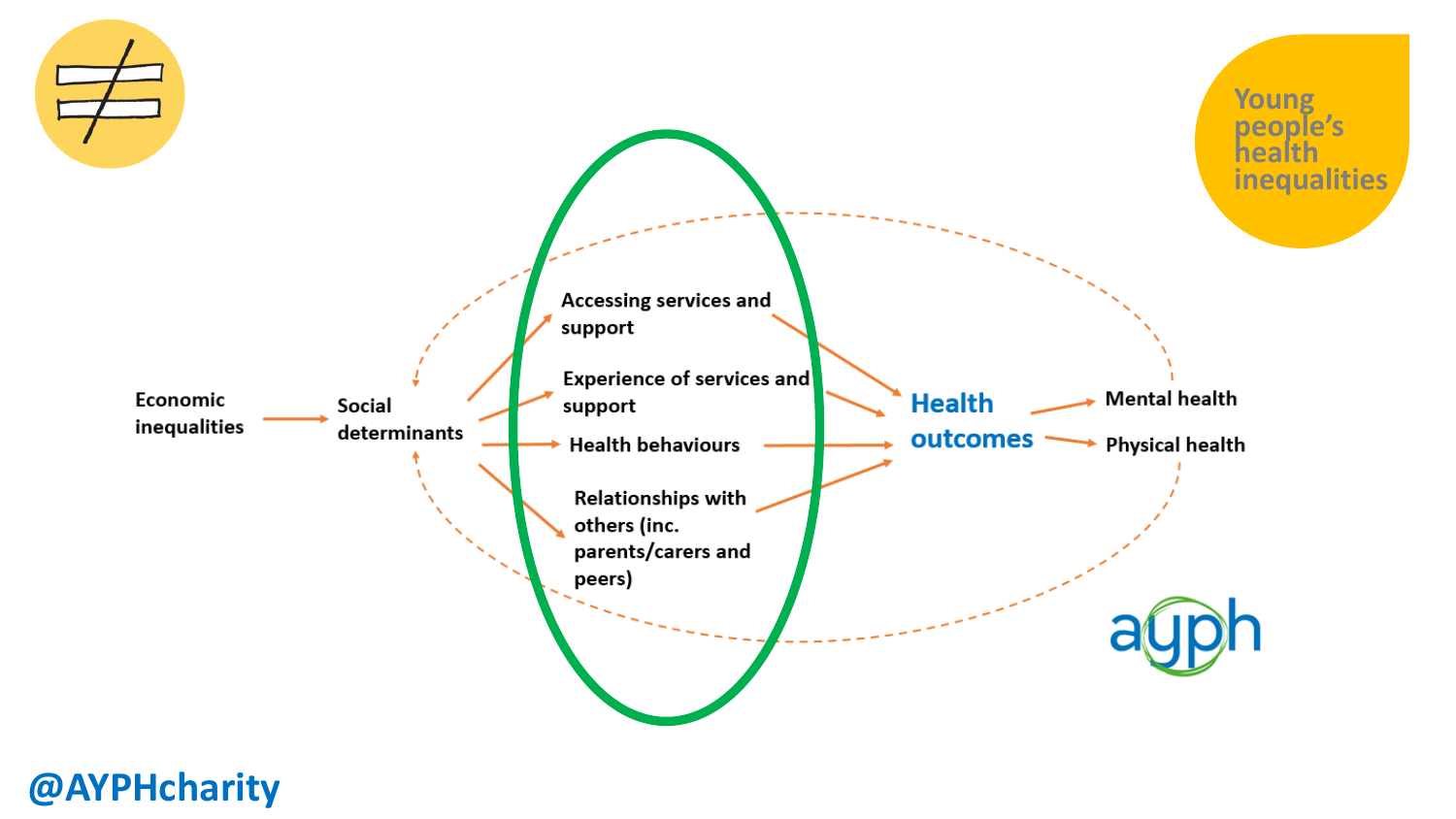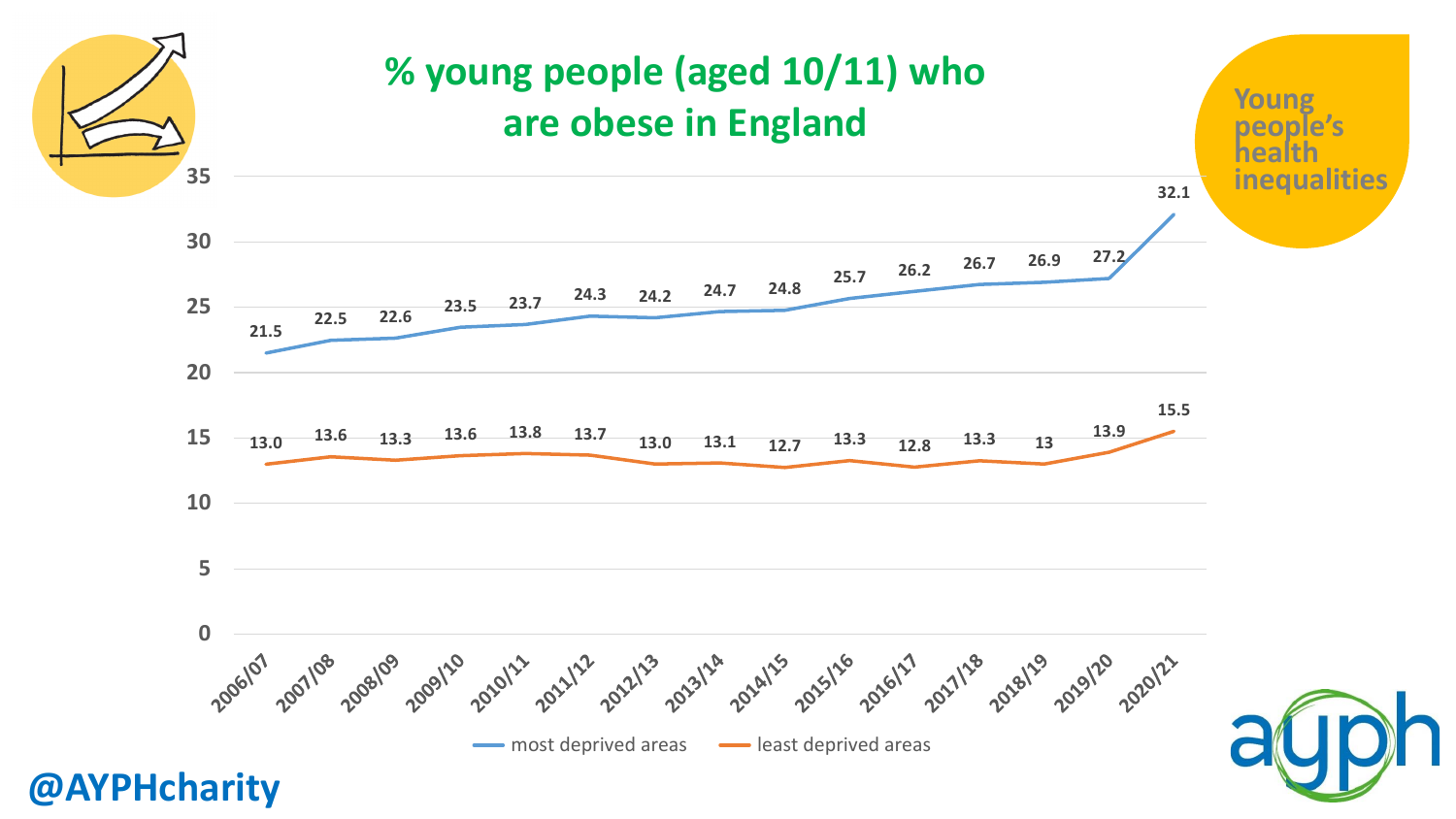



# **Impact of the Covid-19 pandemic on young people**

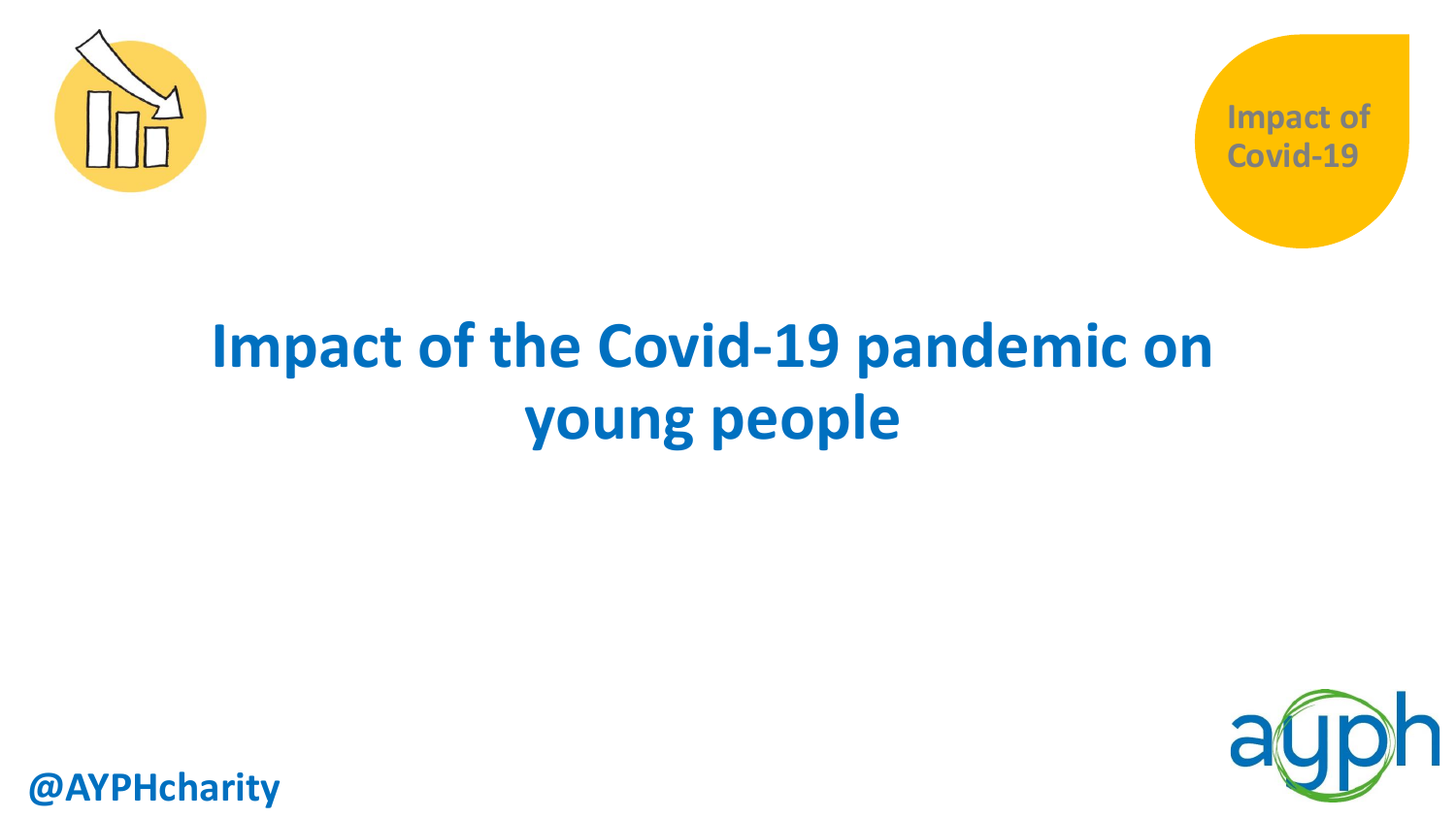

## **"Attainment gap" in education**

**Impact of Covid-19**



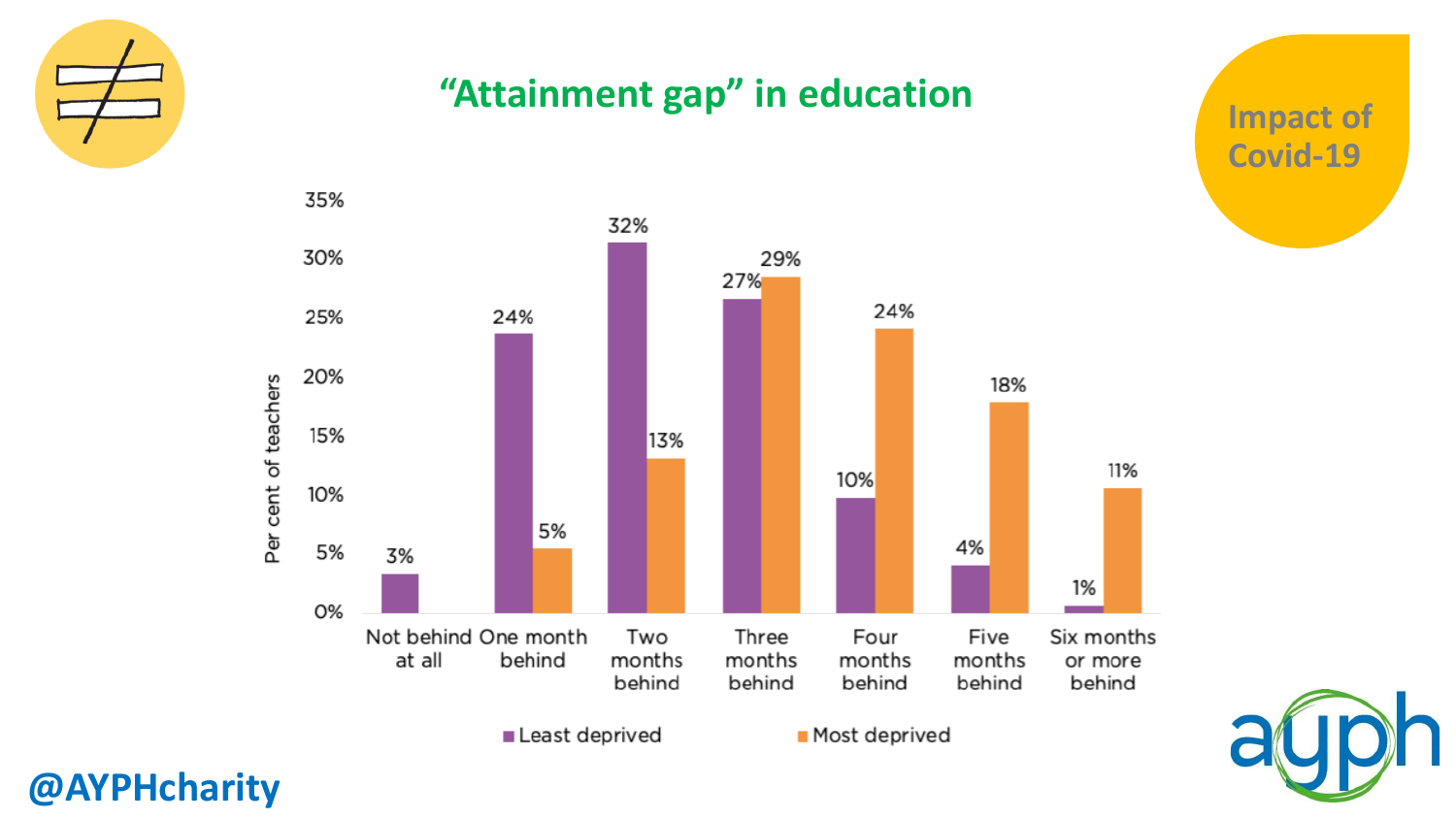

# **% secondary school pupils eligible for Free School Meals in England**





**Impact of** 

**Covid-19**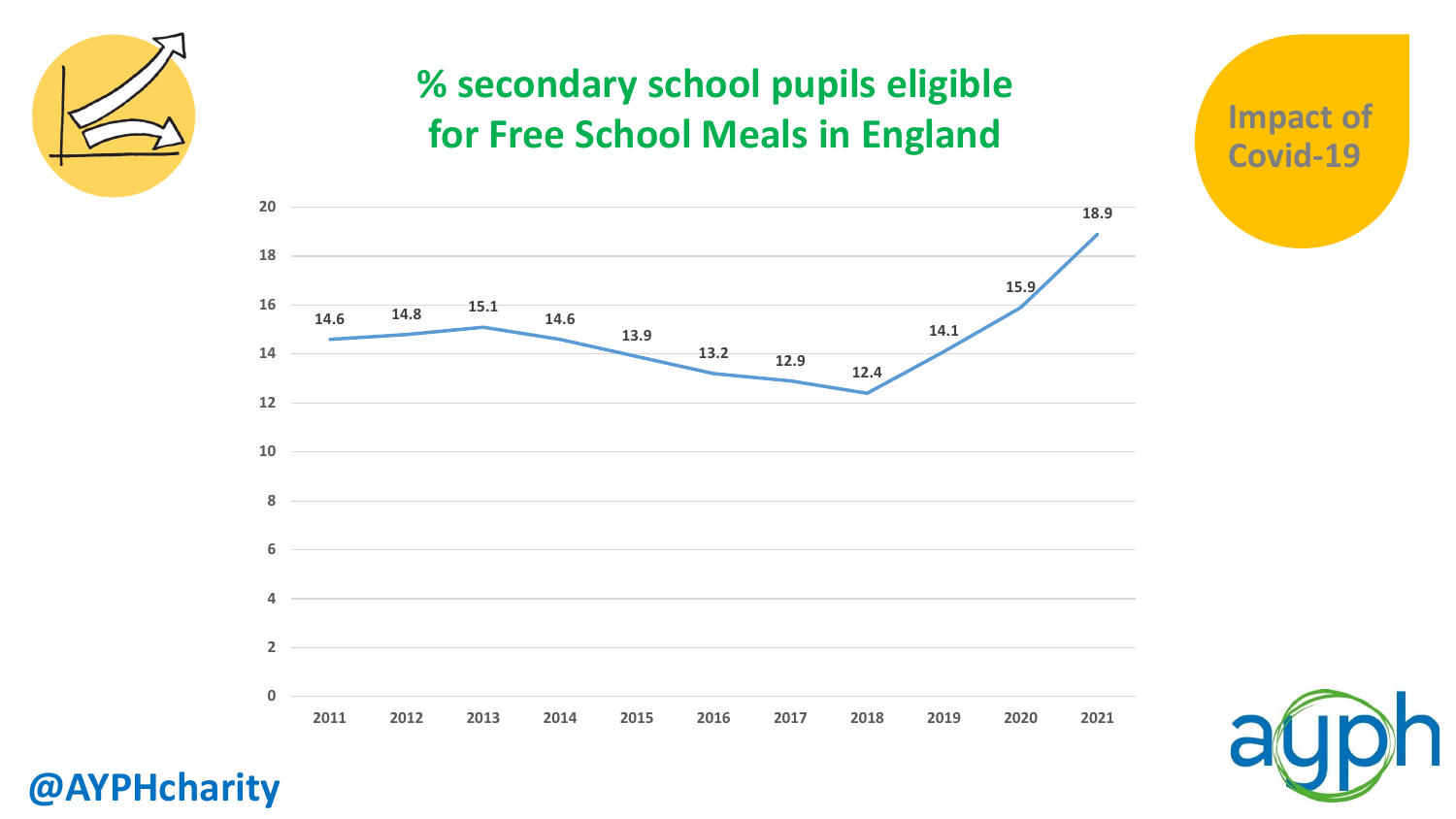

# **Employment**

UK employment level by age, seasonally adjusted cumulative growth



 $\blacksquare$  16-24  $\blacksquare$  25-34  $\blacksquare$  35-49  $\blacksquare$  50-64  $\blacksquare$  65+



**Impact of** 

**Covid-19**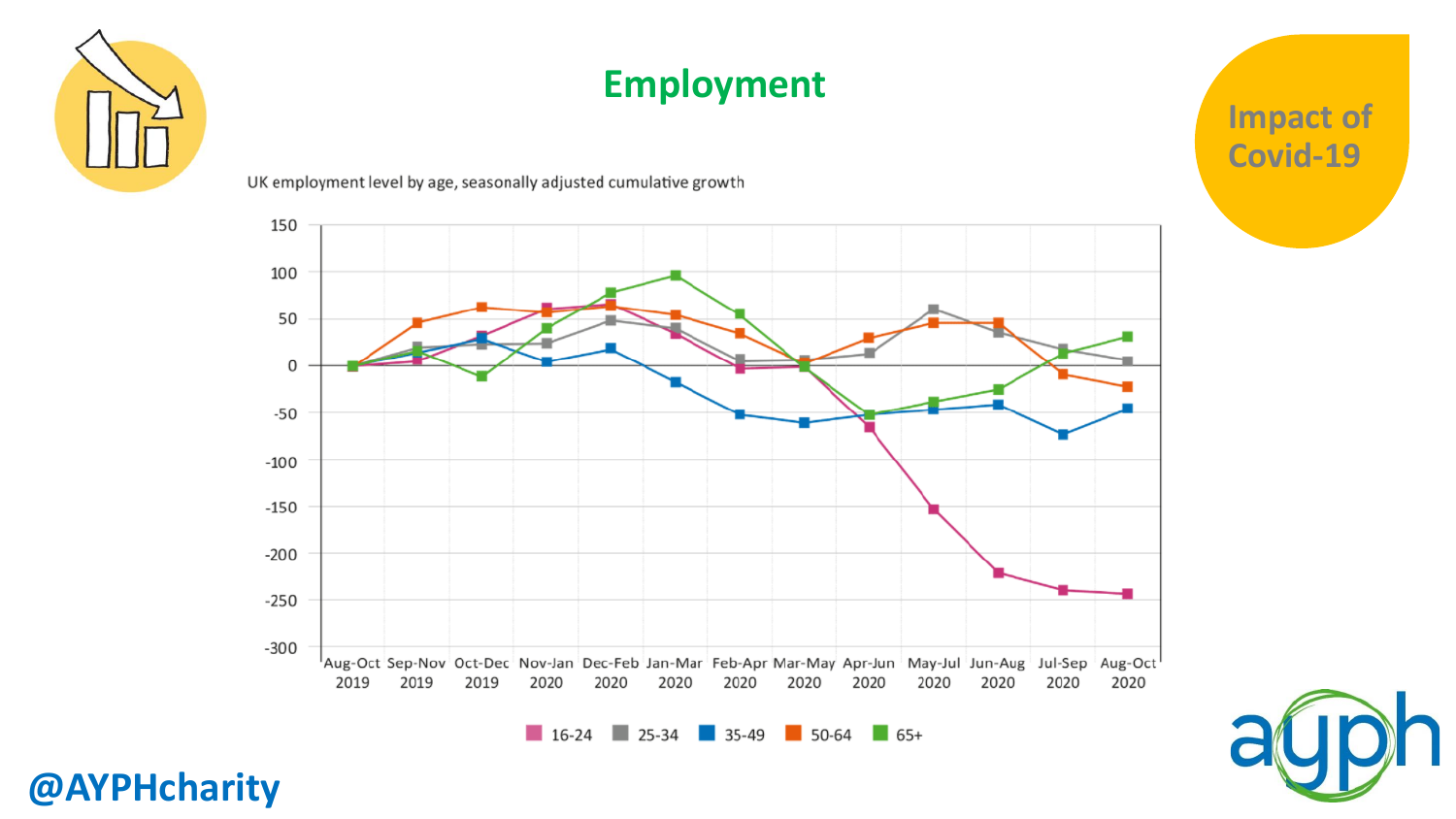

# **Disruption to social lives and access to services**

**Impact of Covid-19**



## **750 youth services closed**

# **Difficulties accessing health services & digital appointments**

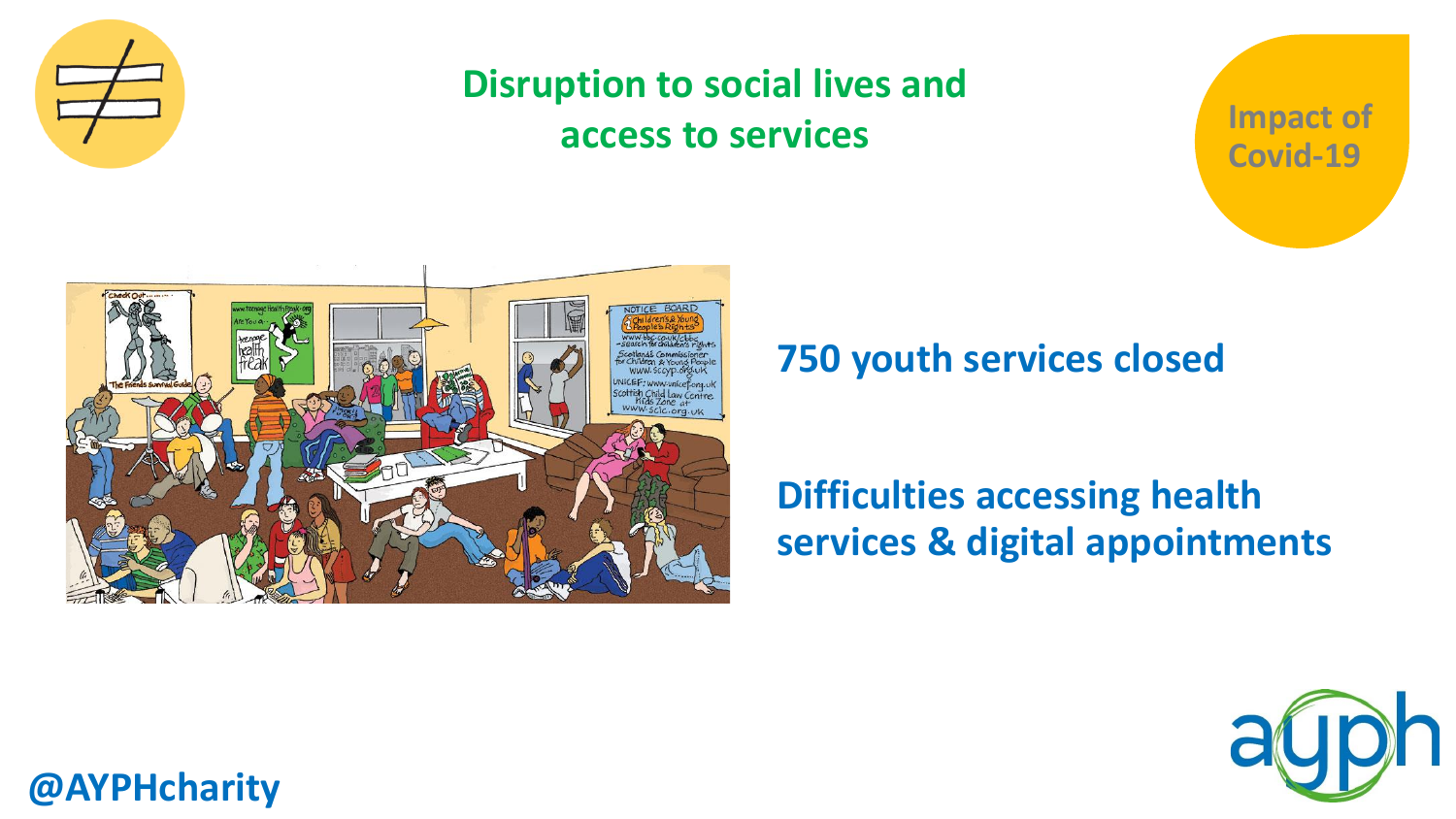



# **The impact of Covid-19 has not been equal**

**84% LGBT young people experienced a mental health problem**

**64% young adult carers spending more hours per week caring**

*"Don't know how to read or write… Don't know how to get an email prescription"*

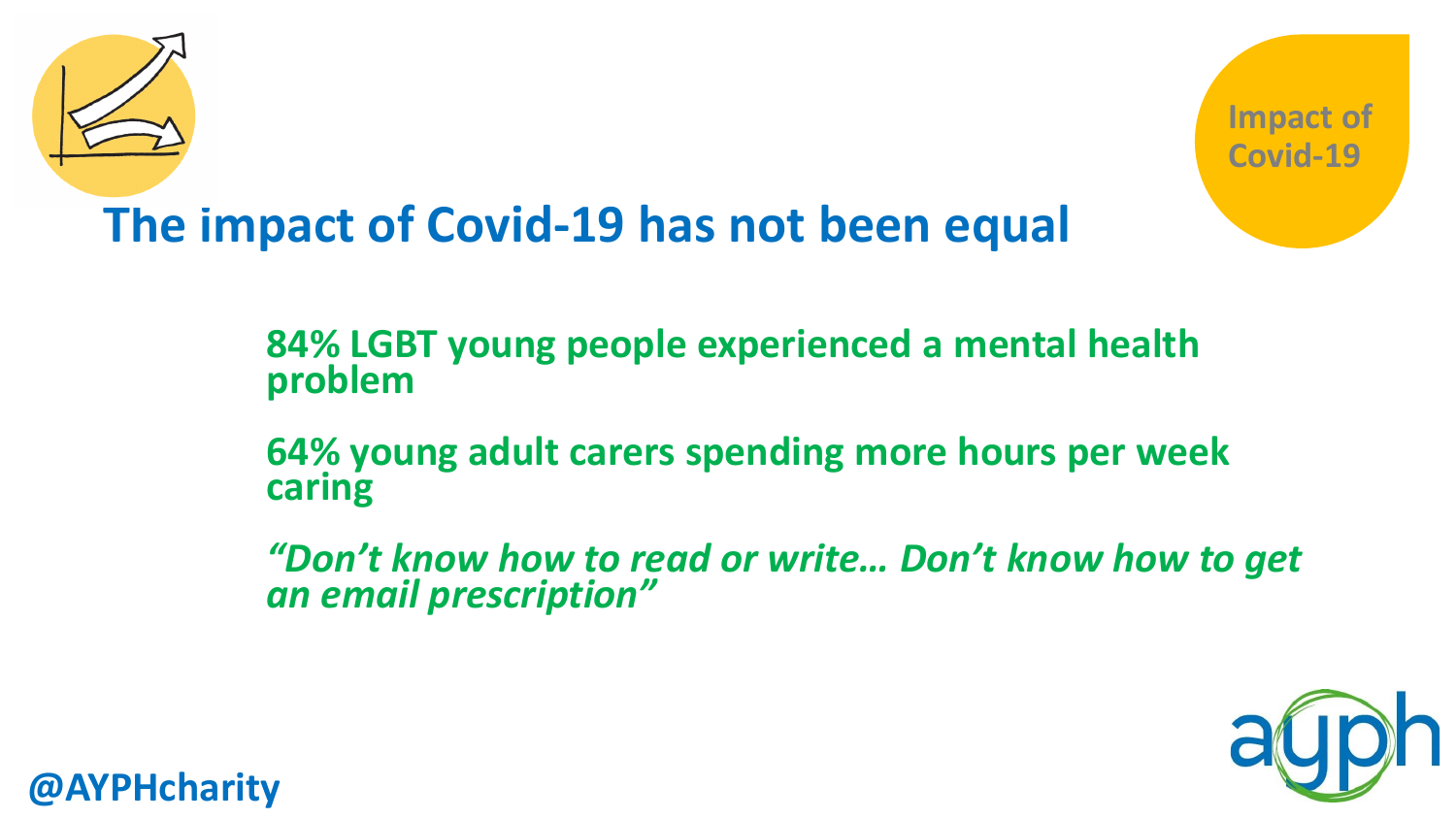



# **Less on health outcomes, more on the social determinants and the "levers"**

# **We don't yet know the full impact**

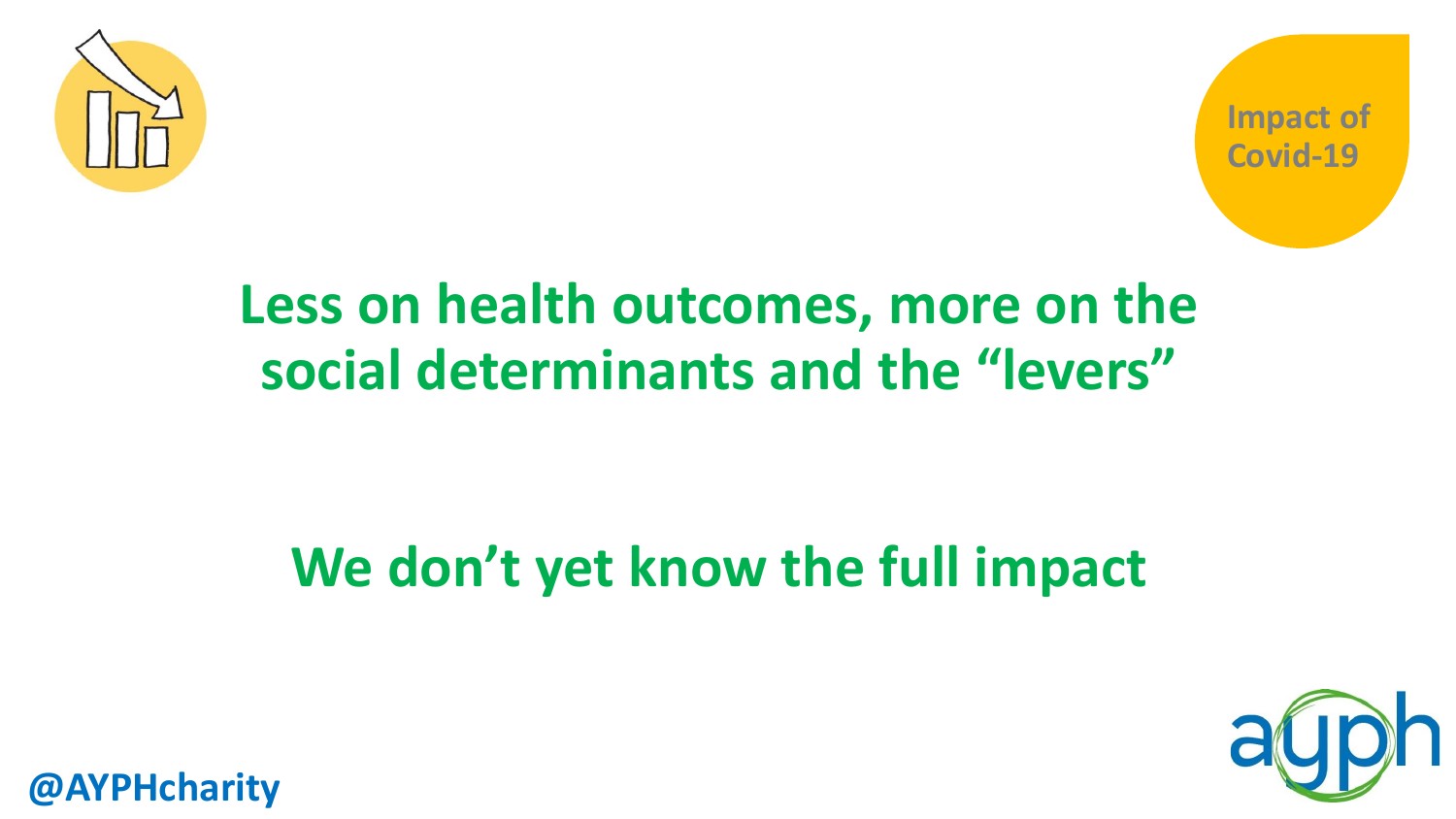

**@AYPHcharity**



**Young people and the youth sector are recognised as important**

**More funding is provided for youth specific services & safe spaces for young people**

**Different groups of young people have specific needs**

**More and better data on young people's health inequalities**

**Young people's voices at the heart of policy and practice design**